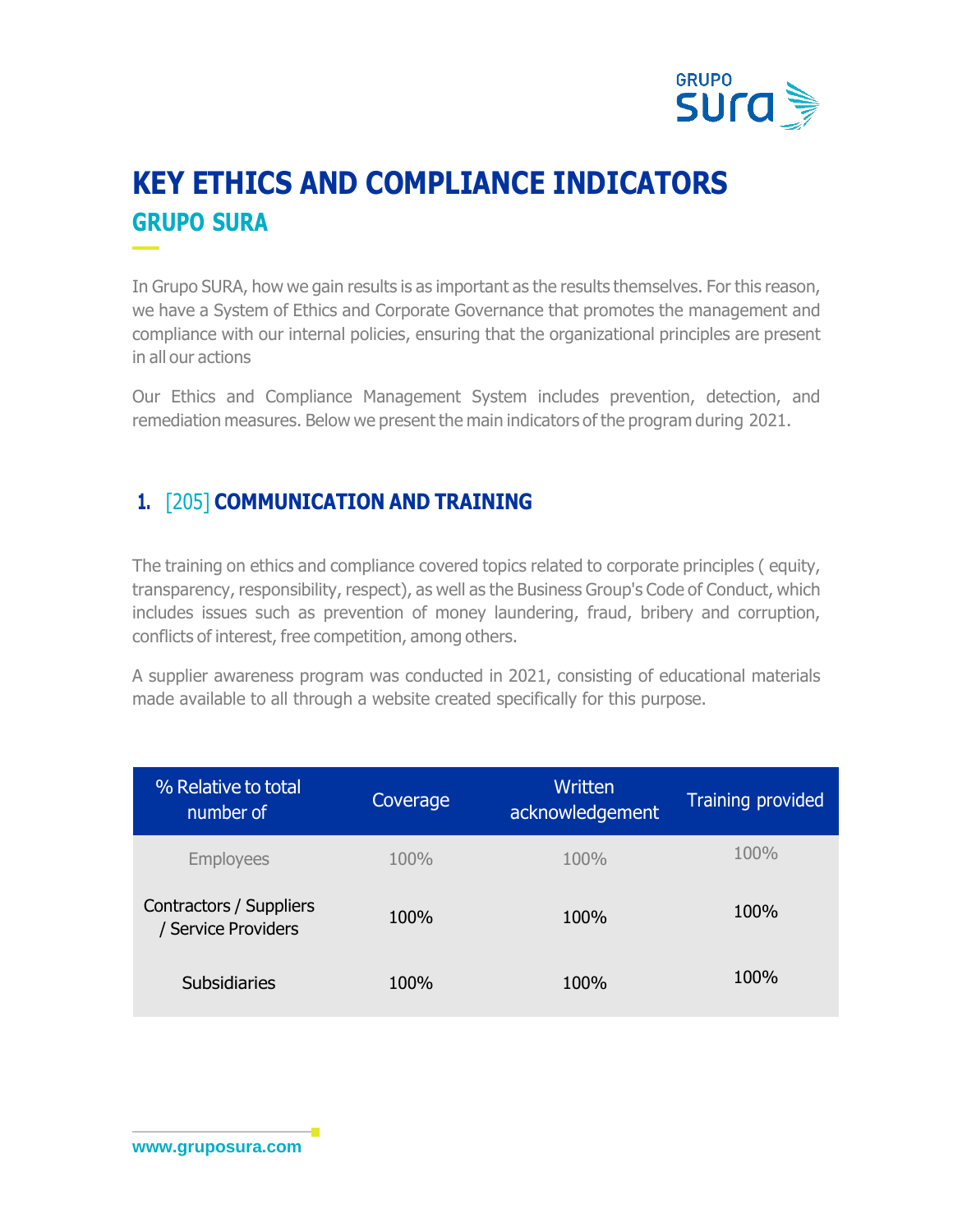

In Grupo SURA we continue to implement the necessary mechanisms to achieve the acceptance of knowledge and commitment to compliance with the Code of Conduct by employees and suppliers.

#### **2.** [206] **ANTI-COMPETITIVE PRACTICES**

In 2021, none of the companies of the Business Group was sanctioned in terms of anticompetitive practices.

| <b>Fines and settlements</b> | 2021  |
|------------------------------|-------|
| Total amount                 |       |
| % of revenues                | $0\%$ |

## **3.** [205-1, 205-3, 419-1] **CONFIRMED INCIDENTS OF CORRUPTION AND ACTIONS TAKEN**

In 2021, there were no cases of corruption or allegations of non-compliance with social and economics regulations. No other complaints of improper behavior were received by the Ethics Line or the Society's Ethics Committee.

|                               | 2021 |
|-------------------------------|------|
| Total number of substantiated |      |
| corruption & bribery cases    |      |
|                               |      |

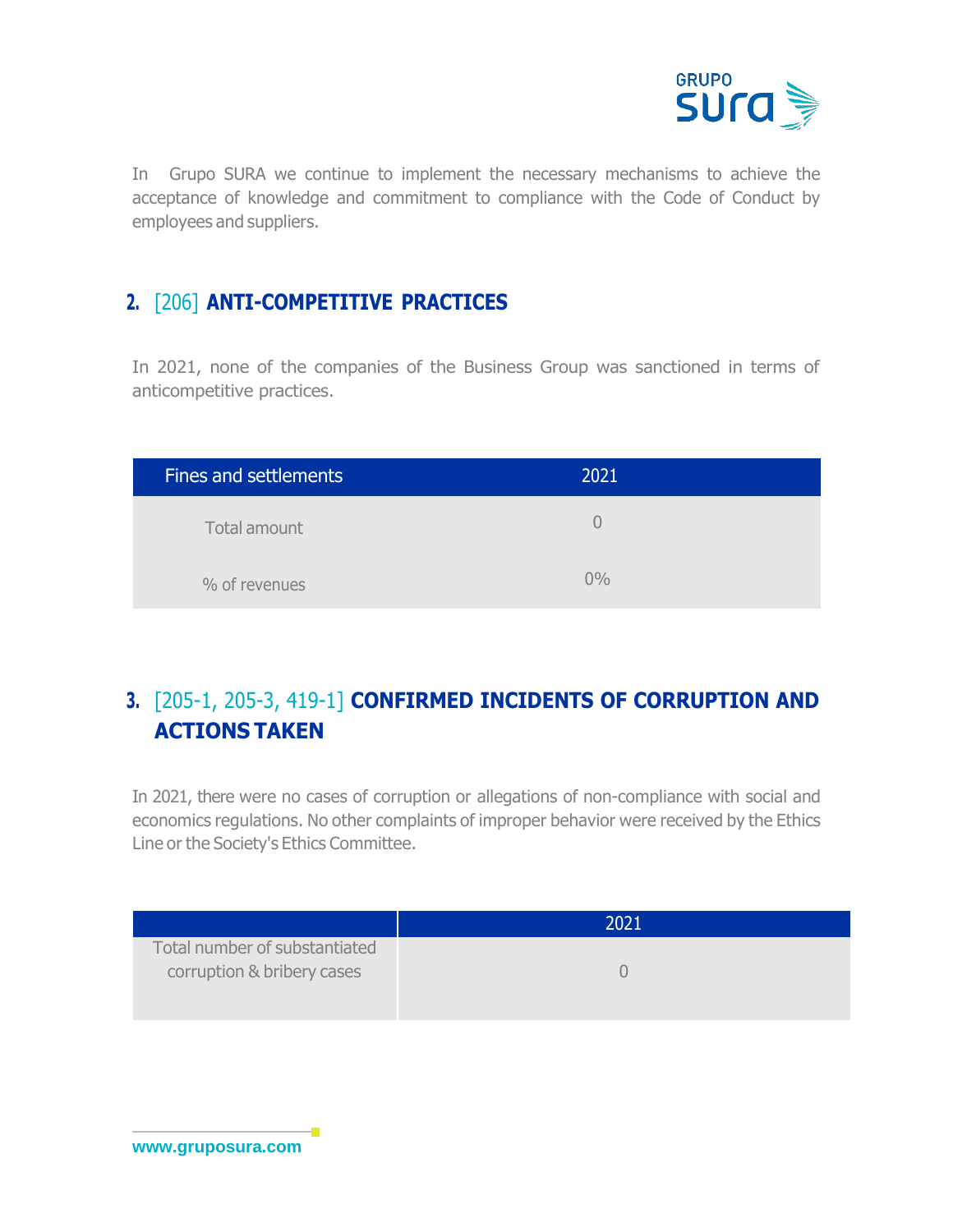

## **4.** [102-17] **REPORTING ON BREACHES**

Grupo SURA and its subsidiaries have secured and confidential hotlines to report conduct that may contradict our ethical principles.

in accordance with international best practices in 2021 the Ethics Line was outsourced; EthicsGlobal, an independent thirdparty specializing in handling complaints and queries is in charge of receiving the complaints and the investigation and the respective management are carried out within the SURA Companies. The channels available to receive queries and complaints are as follows:

- Phone: 01-800-5189191
- WhatsApp: +52 55 6538 5504
- email: sura@sistemaetico.com F
- orm: sura.sistemaetico.com
- App: EthicsGlobal

No cases of corruption, bribery or anti-competitive practices were brought to the attention of Senior Management.

| Report 2021                  |     |  |  |  |
|------------------------------|-----|--|--|--|
| Total number contacts        | 975 |  |  |  |
| <b>Confirmed Breaches</b>    | 148 |  |  |  |
| <b>Ethical consultations</b> | 288 |  |  |  |

×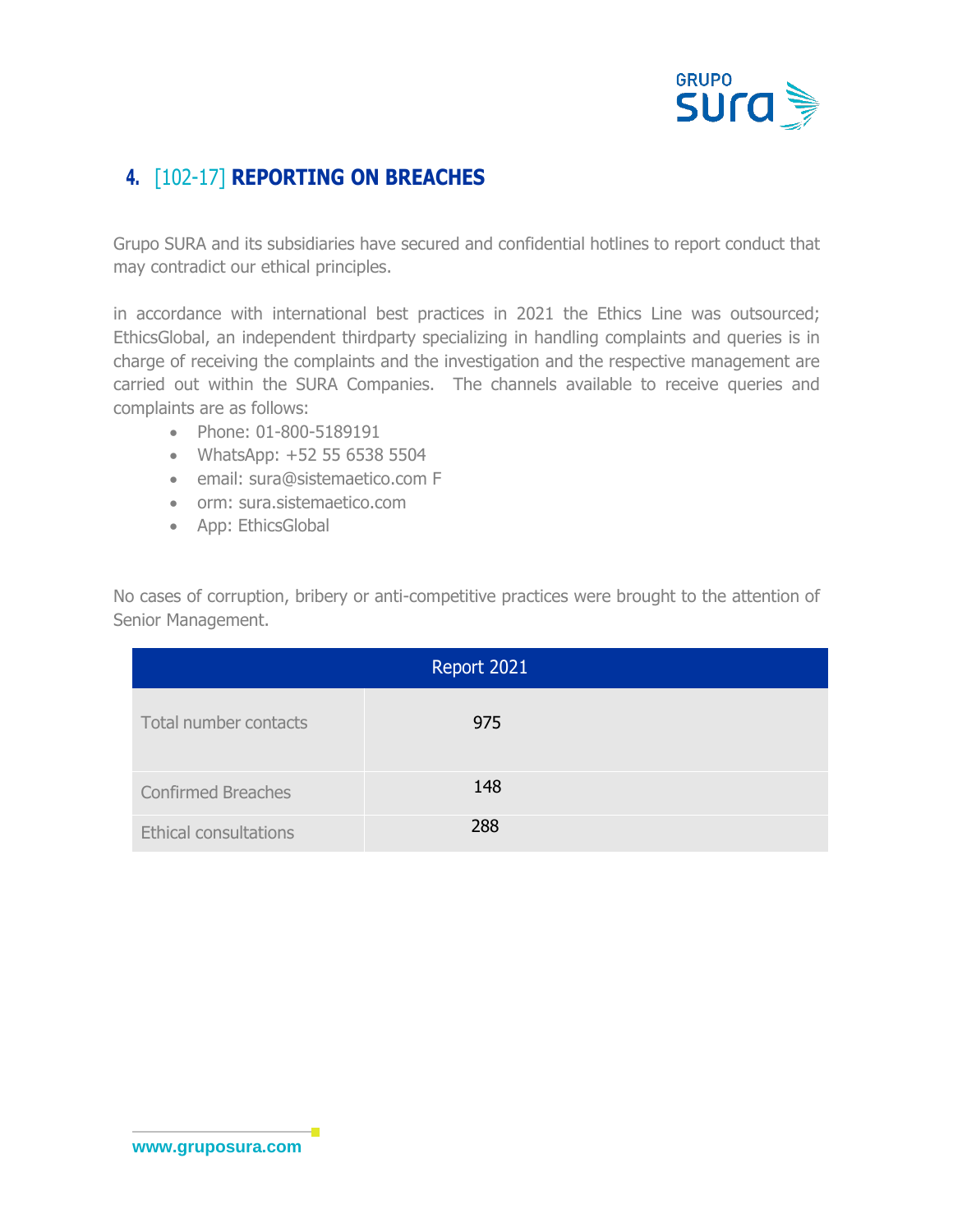



Confirmed cases were classified in the following categories:

**Conflict of interest:** a conflict of interest comprises a situation in which a employee of the Companies, due to their activity, faces different alternatives of Conduct related to their personal interests and those of the Companies, which are incompatible in terms of their legal or contractual obligations.

**Bad working environment:** situations related to employee relations, such as leadership, coworker coexistence, workplace harassment, etc.

**Complaints from customers:** customer complaints related to non-compliance with corporate principles.

**Policy non-compliance:** events of non-compliance with internal policies, such as customer service, commercial policies, etc.

**Fraud:** any event involving misappropriation of resources, deception or concealment.

**[www.gruposura.com](http://www.gruposura.com/)**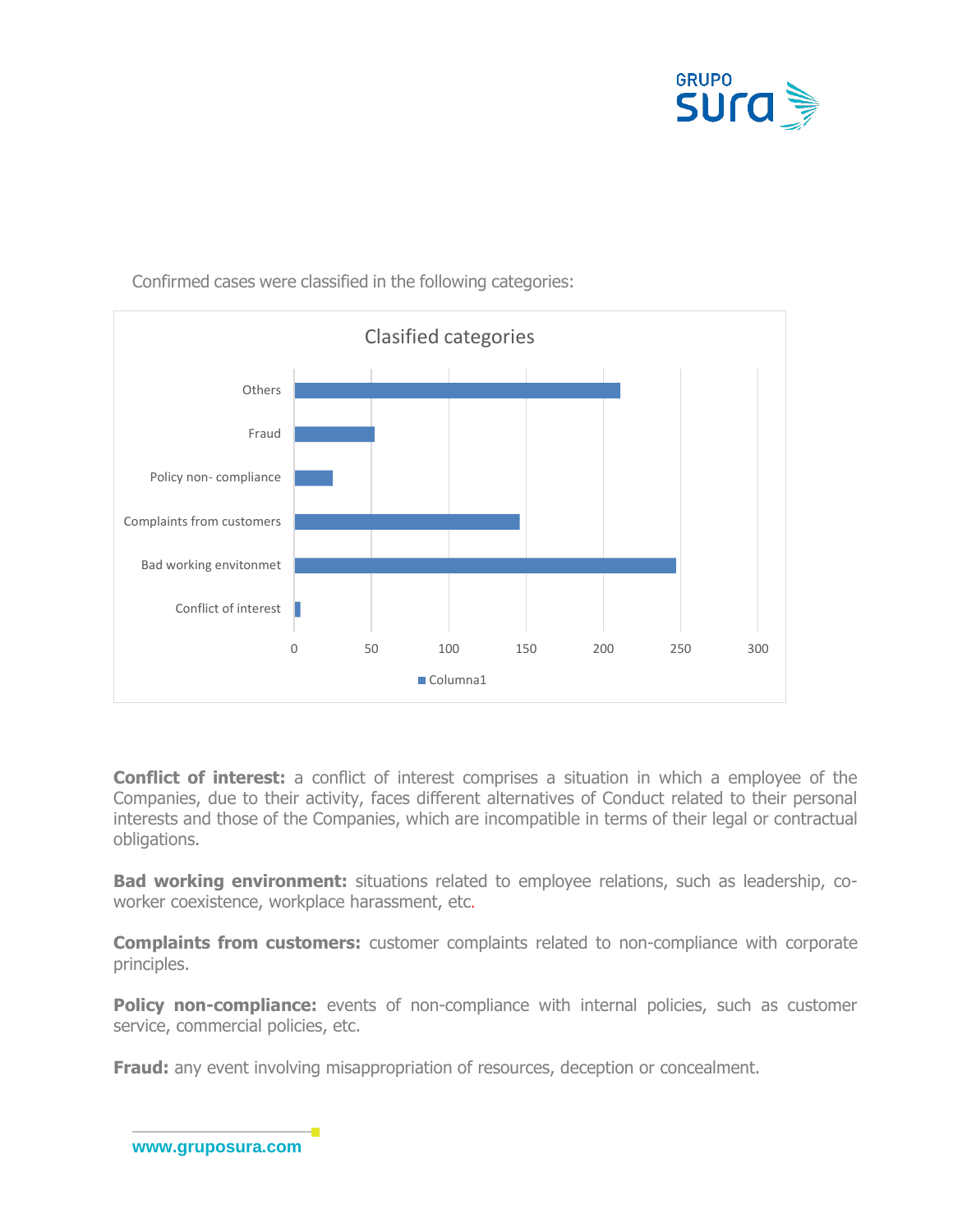

## **5.** [205-3] **DISCIPLINARY ACTIONS TAKEN**



For each of the cases of non-compliance detected through the reporting channels, the disciplinary measures established in our internal policies and procedures were applied. Disciplinary measures include written or verbal reprimands. Other measures may consist of improvement plans applied to the person involved, with human resources support.

#### **External Audits**

In 2021 and 2022, the compliance systems of the companies Seguros de Vida Suramericana S.A. and Seguros Generales Suramericana S.A. in Chile were audited by an independent third party, which carried out the verification process in 5 stages: work planning, preliminary evaluation of the design, detailed tests and compliance and conclusion. The results were